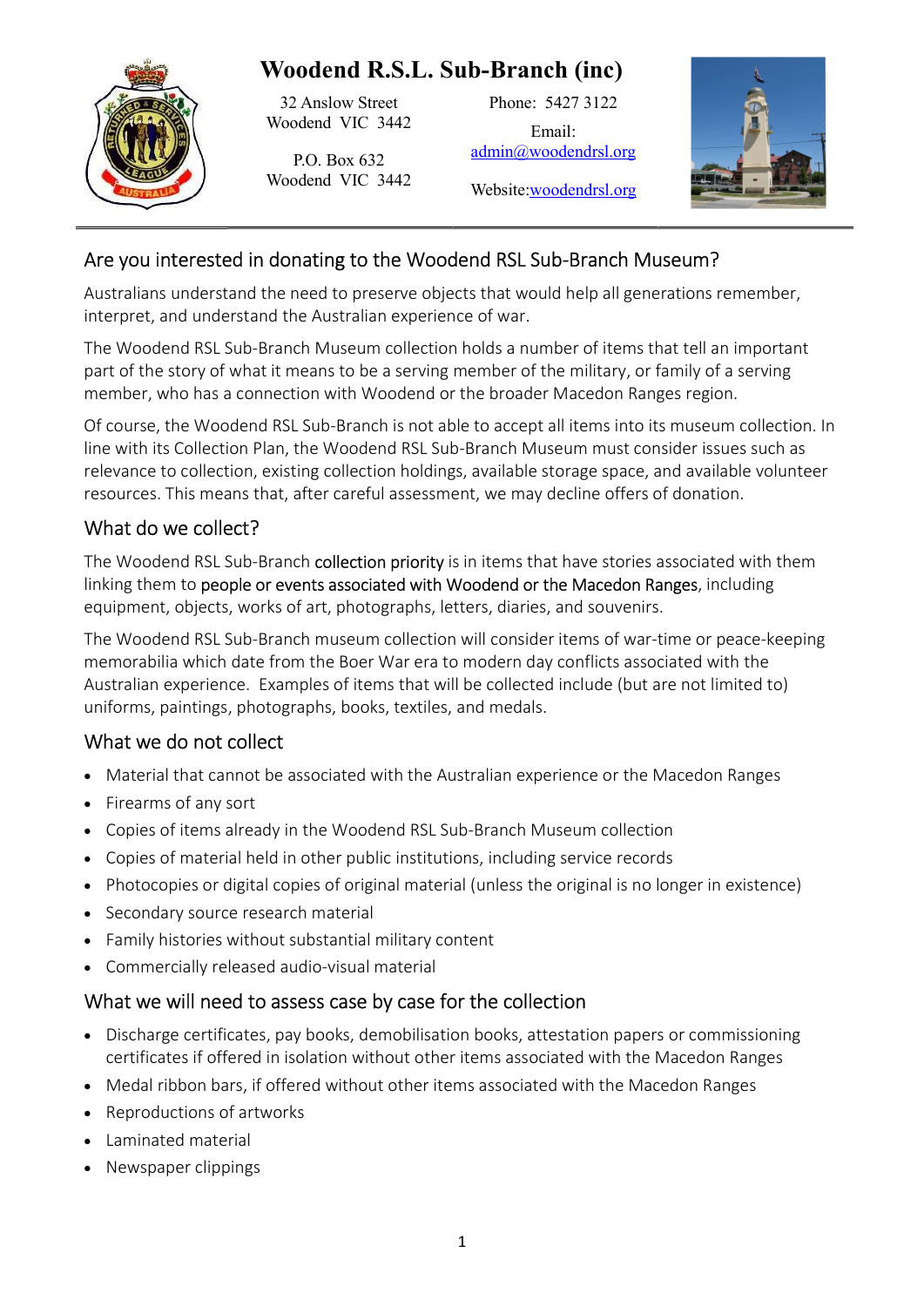## What to consider before making an offer

- We strongly recommend you talk with your family before you offer material to the Woodend RSL Sub-Branch Museum. Their wishes may need to be considered before you proceed.
- We cannot accept material where current ownership is unknown or might be disputed.
- Unfortunately, we are unable to accept everything that is offered to us. We have collecting priorities focused on people with local connections.
- We have limited capacity to store and catalogue items. If we already hold good examples of an object, we are unlikely to accept more.

### How to make an offer

- An item can be offered to the Woodend RSL Sub-Branch Museum by filling a Loan/Donation Checklist (Form 1). Please describe one item per page, copying the page as many times as you need for each item. We ask that you do not send items to the Woodend RSL Sub-Branch until the museum sub-committee has assessed and responded to your offer.
- Items may be donated or loaned. If the museum is able to accept the offer in your Loan/Donation Checklist, a Donation Agreement (Form 2) or Loan Agreement (Form 3) will be created for you.
	- A Donation Agreement is a legal document that transfers ownership of the item to the Woodend RSL Sub-Branch. Once a donation is finalised, it will not be returned.
	- A Loan Agreement retains the ownership of the item by the donor and the item can be returned at the completion of the agreed loan period, at the donor's request, or when the item is no longer required by the Woodend RSL Sub-Branch Museum collection.
- The transaction is finalised by the Woodend RSL Sub-Branch Museum signing and providing a copy of a Receipt Form (Form 4).

### Other questions to consider

### What happens to items that are not accepted?

 Any items not accepted will be returned to the donor. If that isn't possible they may be disposed of or recycled by a method decided by the museum.

### How can I get my memorabilia to the Woodend RSL Sub-Branch?

- A Loan/Donation Checklist form will need to be submitted and assessed before a donation or loan appointment can be made. A member of the museum sub-committee will arrange an appointment once the assessment is complete.
- Please send items to the Woodend RSL Sub-Branch Museum only once instructed by a member of the museum sub-committee.
- The Woodend RSL Sub-Branch reserves the right to return any unsolicited donations without first receiving a Loan/Donation Checklist form.

### How do you decide what to collect?

 The Woodend RSL Sub-Branch Museum has a Collection Plan that indicates its collecting aims and priorities. A copy can be provided on request.

### What is copyright, and how does it affect my donation?

• Donors are encouraged to transfer copyright to the Woodend RSL Sub-Branch when donating items where copyright exists. This should be considered part of the donation process.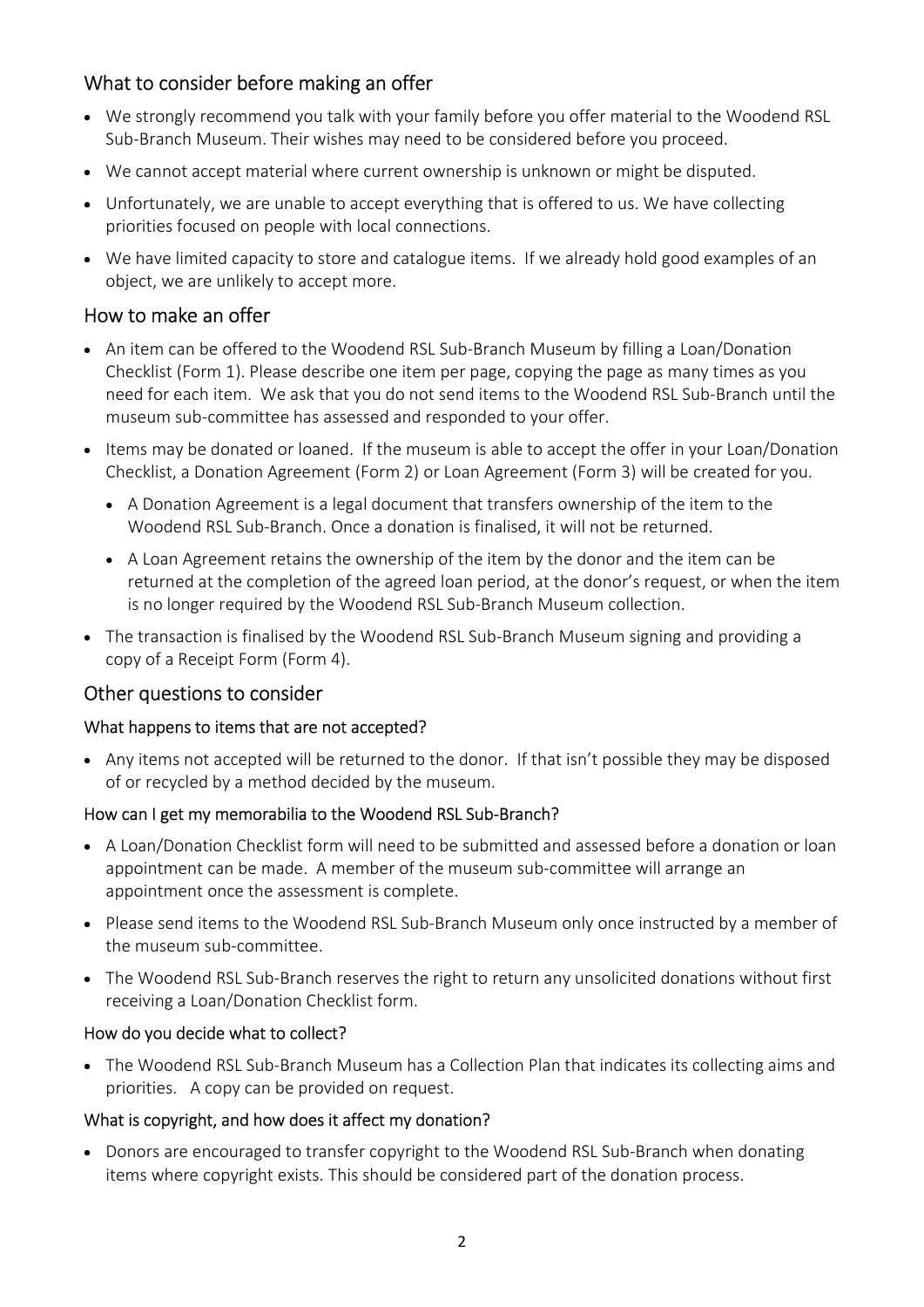

  $\ddot{\phantom{a}}$ 

 

 $\ddot{\phantom{a}}$   $\ddot{\phantom{a}}$ 

 

 

 l

32 Anslow Street Woodend VIC 3442

P.O. Box 632 Woodend VIC 3442

Phone: 5427 3122 Email: admin@woodendrsl.org Website:woodendrsl.org



## Woodend RSL Sub-Branch Museum - Form 1 - Loan/Donation Checklist

Please provide a short description of the item(s). If you have multiple different items, please copy one page per item.

Full description of item. Record information about the item/s, such as artist or maker, type of object and material, measurements, colour and dates. Note any obvious damage or if item is incomplete.

Number of objects that make up this item: \_\_\_\_\_\_\_\_\_\_\_\_\_\_\_\_\_\_\_\_\_\_\_\_\_\_\_\_\_\_\_\_\_\_\_\_\_\_\_\_\_\_\_\_\_\_\_\_\_\_\_\_\_\_\_\_\_\_\_\_\_

Do you know who the item relates to? What is their connection with Woodend or Macedon Ranges?

Are there any stories related to it? Include any history or provenance and associated people. \_\_\_\_\_\_\_\_\_\_\_\_\_\_\_\_

Why do you think the Woodend RSL Sub-Branch Museum is the most appropriate place for your item?

Where did you get the item? \_\_\_\_\_\_\_\_\_\_\_\_\_\_\_\_\_\_\_\_\_\_\_\_\_\_\_\_\_\_\_\_\_\_\_\_\_\_\_\_\_\_\_\_\_\_\_\_\_\_\_\_\_\_\_\_\_\_\_\_\_\_\_\_\_\_\_\_\_\_\_\_

Can you confirm you are the legal owner\*, and would be happy to either loan or transfer legal ownership to the Woodend RSL Sub-Branch? (\*Legal ownership means having ownership of the physical item. Copyright is different.)

Can you provide a digital image of the items? \_\_\_\_\_\_\_\_\_\_\_\_\_\_\_\_\_\_\_\_\_\_\_\_\_\_\_\_\_\_\_\_\_\_

Do you want to loan or permanently donate the items to Woodend RSL Sub-Branch Museum? Please read the relevant conditions in the Forms below.

Woodend RSL Sub-Branch Museum Assessment: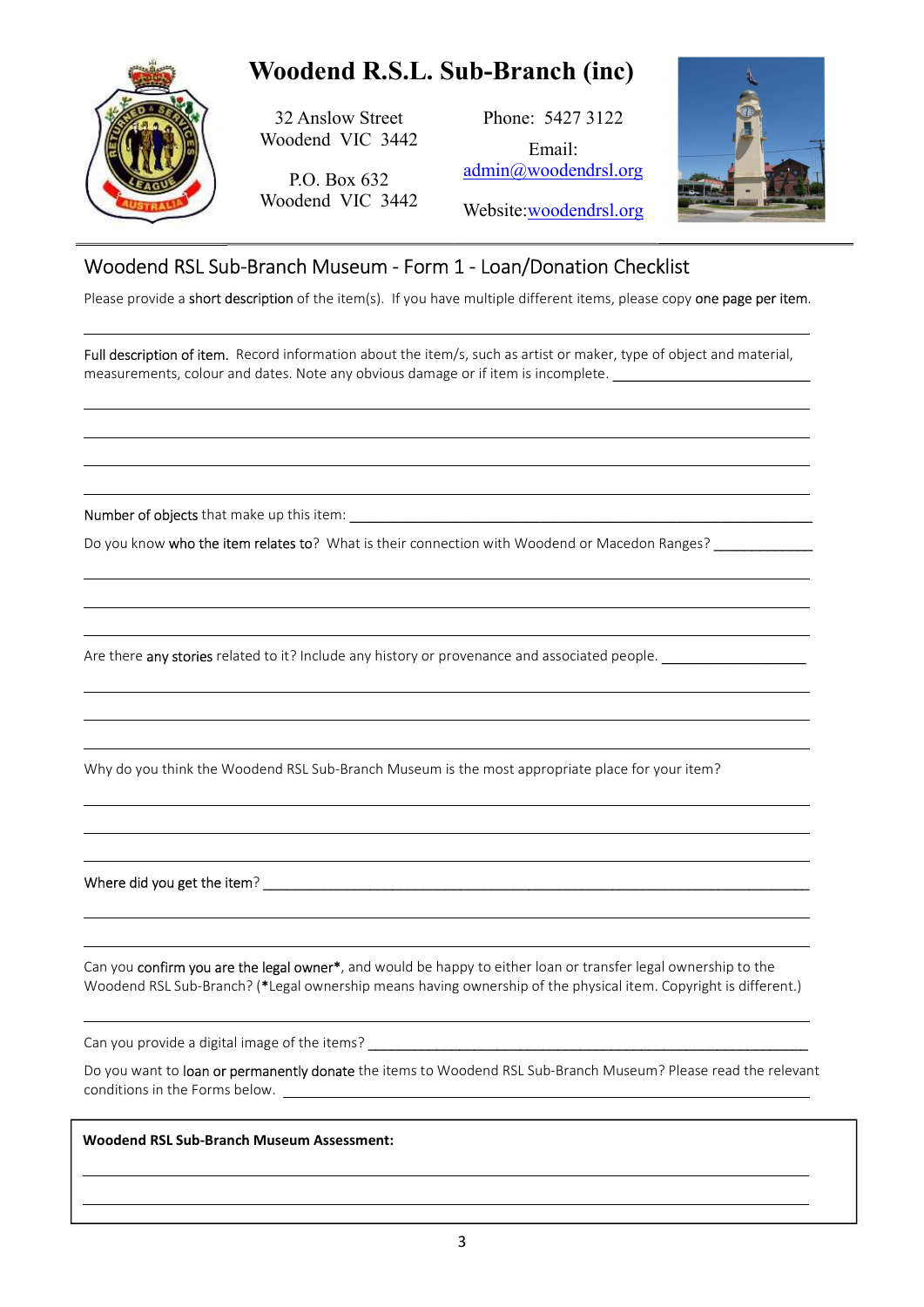

32 Anslow Street Woodend VIC 3442

P.O. Box 632 Woodend VIC 3442

Phone: 5427 3122 Email: admin@woodendrsl.org Website:woodendrsl.org



# Woodend RSL Sub-Branch Museum - Form 2 – Donation/Gift Agreement

#### Care

- 1. The Museum will provide care and protection of the item/s. It will provide a suitable repository for the object(s), maintain and preserve the object(s) in accordance with standard museum and archival practices and within the resources of the museum.
- 2. The Museum does not accept liability for loss of, damage to, or deterioration in the item/s.

### Donation/gift

- 3. The Museum will assess each item under the terms of its own Collection/Acquisition Policy, which limits the items that it may acquire. The owner, or the owner's representative, understands that the Museum may not wish to accept the offer of any or all the item/s listed. Returned items will be clearly indicated on the form.
- 4. The Museum will act in accordance with the Woodend RSL Sub-Branch Code of Conduct and the Collection Policy.
- 5. The donation/gift agreement is a transfer of ownership. The owner is gifting the item to the Museum absolutely, to be used or disposed of as the Museum's governing body sees fit without restriction, including display, preservation, retention, or disposal of the property involved, either now or in the future and in accordance with the Woodend RSL Code of Conduct, the RSL Victoria Branch By-law 15, the Firearms Act 1966, the Historic Shipwrecks Act 1976, the Victorian Heritage Act 1995, the Aboriginal Heritage Act 2006, the control of Weapons Act 1990 and the Dangerous Goods Act 1985.
- 6. The Museum cannot accept a gift with other conditions attached, except in exceptional situations.
- 7. Should the Museum decline the offer of donation/gift, the owner, or the owner's representative, will be notified in writing and a time will be suggested for return of the item/s. If this option has been selected, owners are requested to collect items not more than two months after notification. Items not collected after that time, when all reasonable attempts to contact owner have been made, will be disposed of by the Museum.
- 8. The donor assigns any copyright interest to the Museum and waives the owner's moral rights (if any) under the Copyright Act 1968 (Cth) in favour of the Museum unless otherwise noted as a special condition.
- 9. The Museum will make the object(s) available to researchers without restriction and subject to the Museum's standard practices and in compliance with the copyright laws of Australia. This includes copies of materials for the purposes of research, exhibition, publication, and interpretation.
- 10. Any restrictions on public access to donated object(s) must be approved by the Museum and noted on this form.
- 11. The Museum may return or dispose, according to the donor's stipulations, object(s) which are determined by the Museum sub-committee to have no permanent value or historical interest, or which the Museum cannot properly house or preserve.
- 12. The Museum cannot give valuations.

### Donor's Statement (Donor to complete):

I/we certify that I am/we are the legal owner or the owner's representative and have read and understood the terms and conditions listed above. The items listed are offered to the Woodend RSL Sub-Branch Museum as a gift, and the item/s are not under dispute or being contested by a third party. I/we retain no rights, including copyright, associated with the item. This form represents transfer of ownership to the Woodend RSL Sub-Branch Museum.

| Nar | $\sim$<br>. . | ,,<br>----- |
|-----|---------------|-------------|
|     |               |             |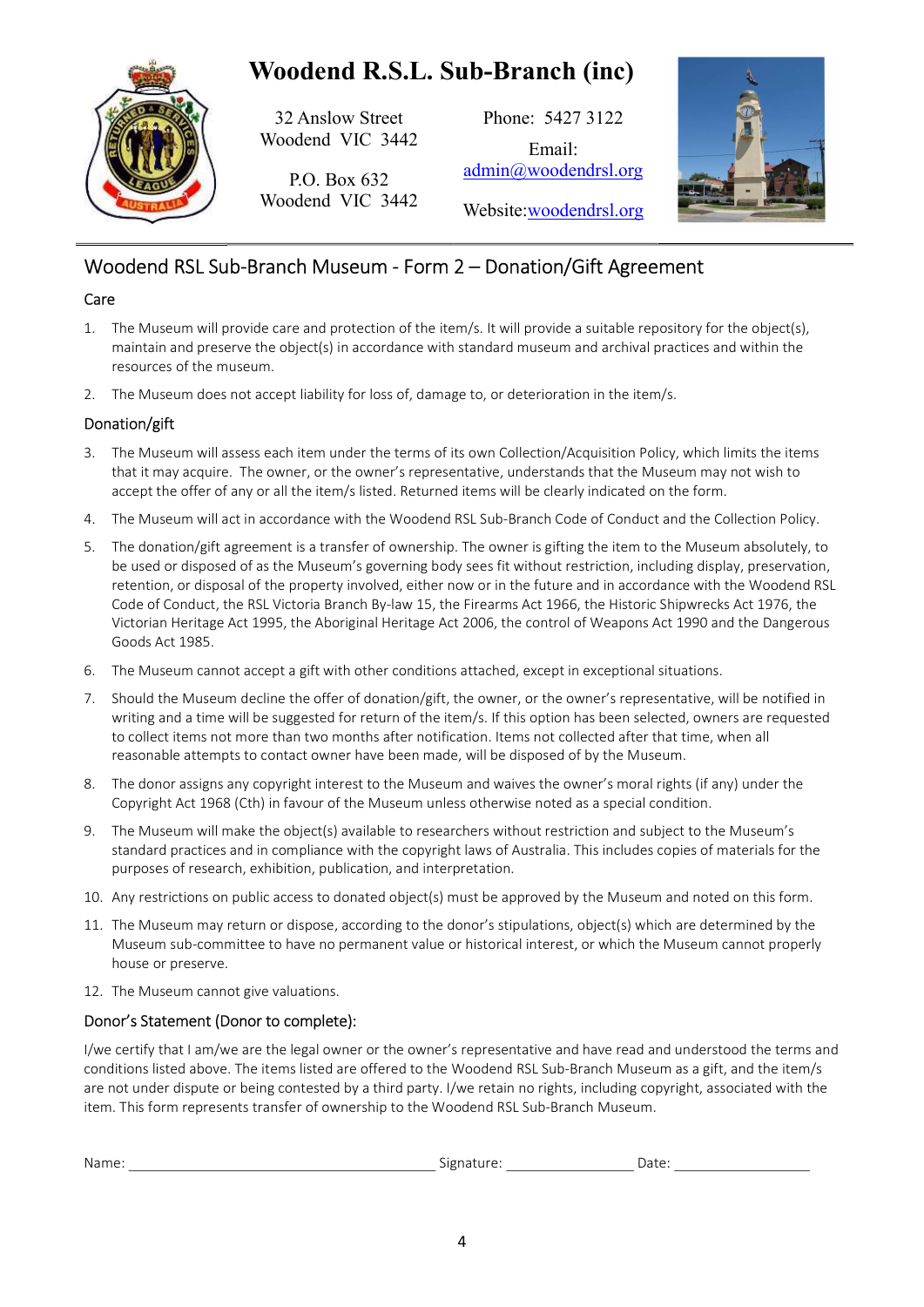

32 Anslow Street Woodend VIC 3442

P.O. Box 632 Woodend VIC 3442

Phone: 5427 3122 Email: admin@woodendrsl.org Website:woodendrsl.org



# Woodend RSL Sub-Branch Museum - Form 3 - Loan Agreement

### Care

- 1. The Museum will provide care and protection of the item/s. It will provide a suitable repository for the object(s), maintain and preserve the object(s) in accordance with standard museum and archival practices and within the resources of the museum.
- 2. The Museum does not accept liability for loss of, damage to, or deterioration in the item/s.

#### Loan

- 3. Loans shall remain in the possession of Woodend RSL Sub-Branch Museum for the time specified on the form, but may be withdraw from exhibition by the Museum or by request from the lender.
- 4. Woodend RSL Sub-Branch Museum will insure this loan under the Woodend RSL Sub-Branch Building and Contents Insurance, against all customary risks of physical loss or damage from external cause while in custody of Woodend RSL Sub-Branch Museum during the period of the loan. High value items should be insured separately by the lender.
- 5. If the lender maintains their own insurance Woodend RSL Sub-Branch Museum must be supplied with a certificate naming Woodend RSL Sub-Branch Museum as additional insured or waiving subrogation against Woodend RSL Sub-Branch Museum.
- 6. Otherwise this loan agreement shall constitute a release of Woodend RSL Sub-Branch Museum from any liability in connection with the loaned property. Woodend RSL Sub-Branch Museum does not accept responsibility for any error or deficiency in information furnished to the lender's insurers or for lapses in coverage.

### Lender's Statement (Lender to complete):

#### (Two copies of this form are to be made. One retained by lender and one by the museum).

| Loan purpose: _           |                                                                                                      |                            |
|---------------------------|------------------------------------------------------------------------------------------------------|----------------------------|
| <b>Loan period:</b> From: | (may be an indefinite period)<br>To:                                                                 |                            |
|                           | Can the Museum reproduce this object in publications and for publicity purposes?                     | Yes $\square$ No $\square$ |
|                           | Do you elect to maintain your own insurance? (Value to be negotiated in the event of loss or damage) | Yes $\Box$ No $\Box$       |
|                           | Can the Museum have permission to clean your loan item or do any restoration work?                   | Yes $\Box$ No $\Box$       |
| Signature of lender:      | Date:                                                                                                |                            |

Receipt by Woodend RSL Sub-Branch Museum: refer to Receipt Form

### Lender's Receipt on Completion of Loan:

Received from Woodend RSL Sub-Branch Museum by:

Date of return:

Condition of receipt: